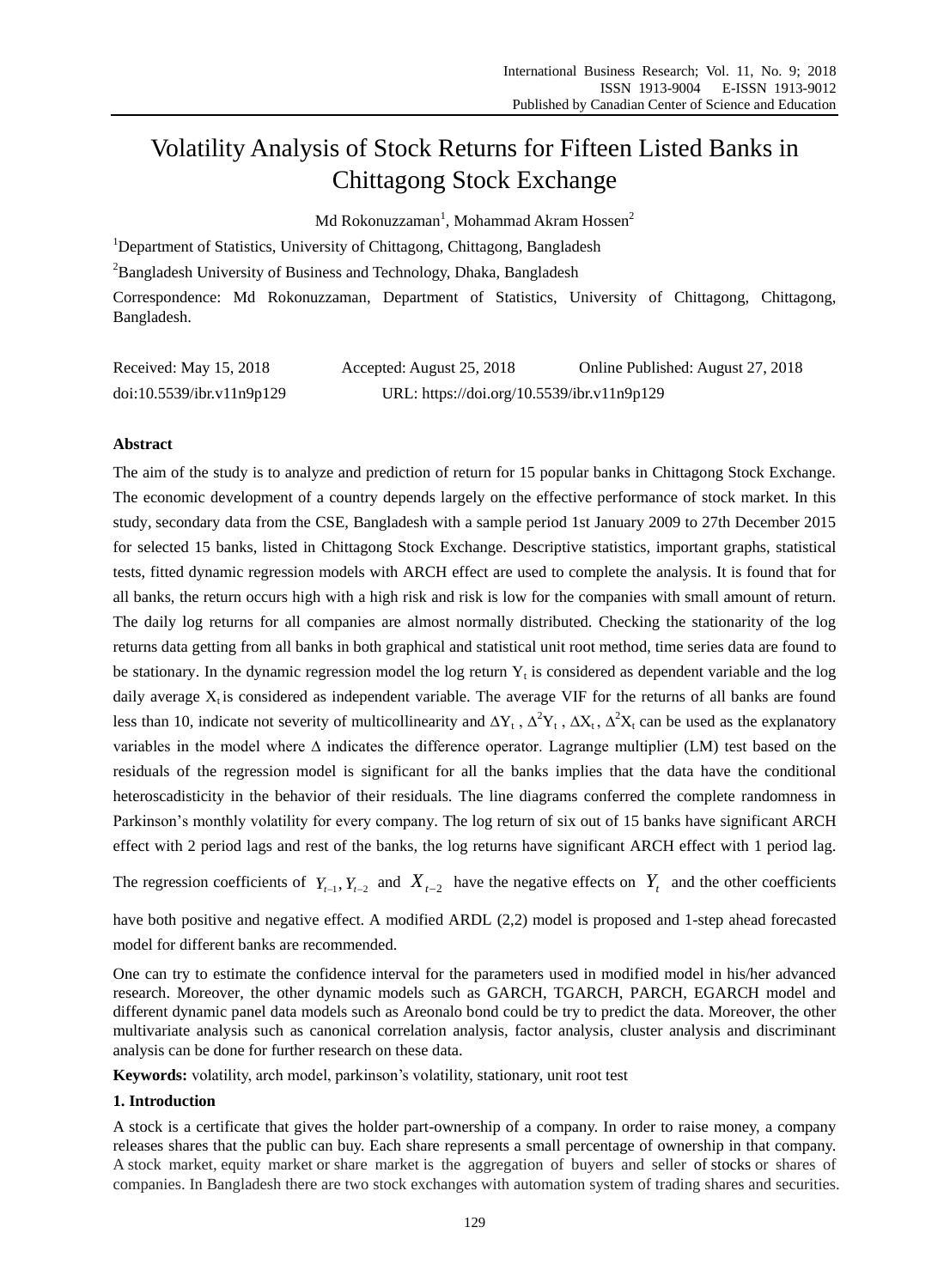The purpose of a stock exchange is to facilitate the exchange of securities between buyers and sellers, thus providing a [marketplace.](https://en.wikipedia.org/wiki/Marketplace) It is impossible to predict with any certainty how the overall stock market will behave. The stock market can be very volatile, and in a bad day one could see the loss of a significant part of his investment. However, there have always been alternatives such as brokers trying to bring parties together to trade outside the exchange. Stock market is considered to be a barometer of the Economy. The economic development of a country depends largely on the effective performance of stock market. Stock markets play an essential role in growing industries that ultimately affect the economy through transferring available funds from units that have excess funds to those who are suffering from funds deficit (Naik and Padhi 2012).

A stock market crash is often happened for various economic factors, a reason is also due to panic and investing public's loss of confidence. Often, stock market crashes end speculative [economic bubbles](https://en.wikipedia.org/wiki/Economic_bubble) defined as a sharp dip in [share prices](https://en.wikipedia.org/wiki/Share_price) of [stocks](https://en.wikipedia.org/wiki/Stock) listed on the stock exchanges. There have been famous [stock market crashes](https://en.wikipedia.org/wiki/Stock_market_crash) that have ended in the loss of billions of dollars and wealth destruction on a massive scale. There have been a number of famous stock market crashes like the [Wall Street Crash of 1929,](https://en.wikipedia.org/wiki/Wall_Street_Crash_of_1929) the [stock market crash of 1973–4,](https://en.wikipedia.org/wiki/Stock_market_crash_of_1973%E2%80%934) the [Black](https://en.wikipedia.org/wiki/Black_Monday_(1987))  [Monday of 1987,](https://en.wikipedia.org/wiki/Black_Monday_(1987)) the [Dot-com bubble](https://en.wikipedia.org/wiki/Dot-com_bubble) of 2000, and the Stock Market Crash of 2008. In Bangladesh there were two stock market crashes i.e., the DSE(DHAKA Stock exchange) crash of 1996,the DSE & CSE crash of 2010.

Bangladesh capital market is one of the smallest in Asia but within the south Asian region, it is the third largest one. It has only two automated stock exchange Namely Dhaka Stock Exchange (DSE), Chittagong stock exchange (CSE). The stock market of Bangladesh has been experiencing uneven flow of investors across years since its inception. The reverse is also found to be true in the context of Bangladesh. In Bangladesh, there are almost 3.50 million stock market investors, but the number of active investors is 0.16 million. However, the number of active investors may increase or decrease depending on stock market performance of the country.

Chittagong Stock Exchange (CSE) opening Bangladesh Government is the second stock exchange of the country which began its journey in 10th October of 1995 from Chittagong City through the cry-out trading system. It is promise to create an effective, efficient and transparent market atmosphere of international standard to save and invest in Bangladesh in order to raise fund and accelerate industrial growth for overall benefit of the economy.

The main objective of this study is to investigate the dynamics of the time varying volatility for the selected 15 renowned banks of CSE 50 index over the sample period. Another objective of this study is to evaluate stock market performance of the Chittagong Stock Exchange. As capital market volatility is effectively depicted with the help of ARCH model with  $ARDL(p,q)$  have been performed so as to produce the evidence of time varying volatility which shows clustering, high persistence and predictability and responds symmetrically for positive and negative shocks.

However, the specific objectives of this thesis are to evaluate the performance of selected bank, to build an appropriate volatility model of daily log return for a bank and to forecast or predict stock market return which helps in investment.

# **2. Literature Review**

Numerous financial economists have employed conditional heteroscedasticity models to describe the volatility of the world's developed stock markets. The conditional volatility of stock returns in the U.S. has been examined, most notably by French (1987) and Baillie (1990). Masulis (1995) studies the volatility of the International Stock Exchange of London using generalized ARCH model. Beer (2006) find evidence of asymmetric effects on Shanghai A-share and B-share indices within TGARCH (1,1) model. D.D.Tewari (2013) have studied existence and the nature of the volatility clustering phenomenon in the Johannesburg Stock Exchange (JSE) considering GARCH-type models. Study results revealed that an asymmetric effect of positive and negative shocks on conditional volatility could not be identified. Suliman Zakaria (2012) have studied Stock market volatility in two African exchanges, Khartoum Stock Exchange, KSE (from Sudan) and Cairo and Alexandria Stock Exchange by employing different univariate specifications of the Generalized Autoregressive Conditional Heteroscedasticity model. Zi-Yi (2017) have done a research and used GARCH (p, q) model in order to find the risk-return relationship. They found the negative relationship between risk and return and statistically significant, which indicates that the portfolio theory does not exist in DSE, very contradictory to us. The studies such as, Hassan (2002 & 2004), Ainul (2005), Kader (2005), Mobarek (2008), Uddin (2009) do not support the weak form of efficiency of Bangladesh's Dhaka Stock Exchange market. There have been also a very few studies like; Hassan (2008), Uddin (2008) support the existence of weak form efficiency of Bangladesh stock market. According to the knowledge of the authors a very few number of researchers have done work in order to find the relationship between risk and return over the past decades of DSE using the GARCH model. Chowdhury (2001) have studied the relationship between the predicted volatility of DSE returns and that of selected macroeconomic variables of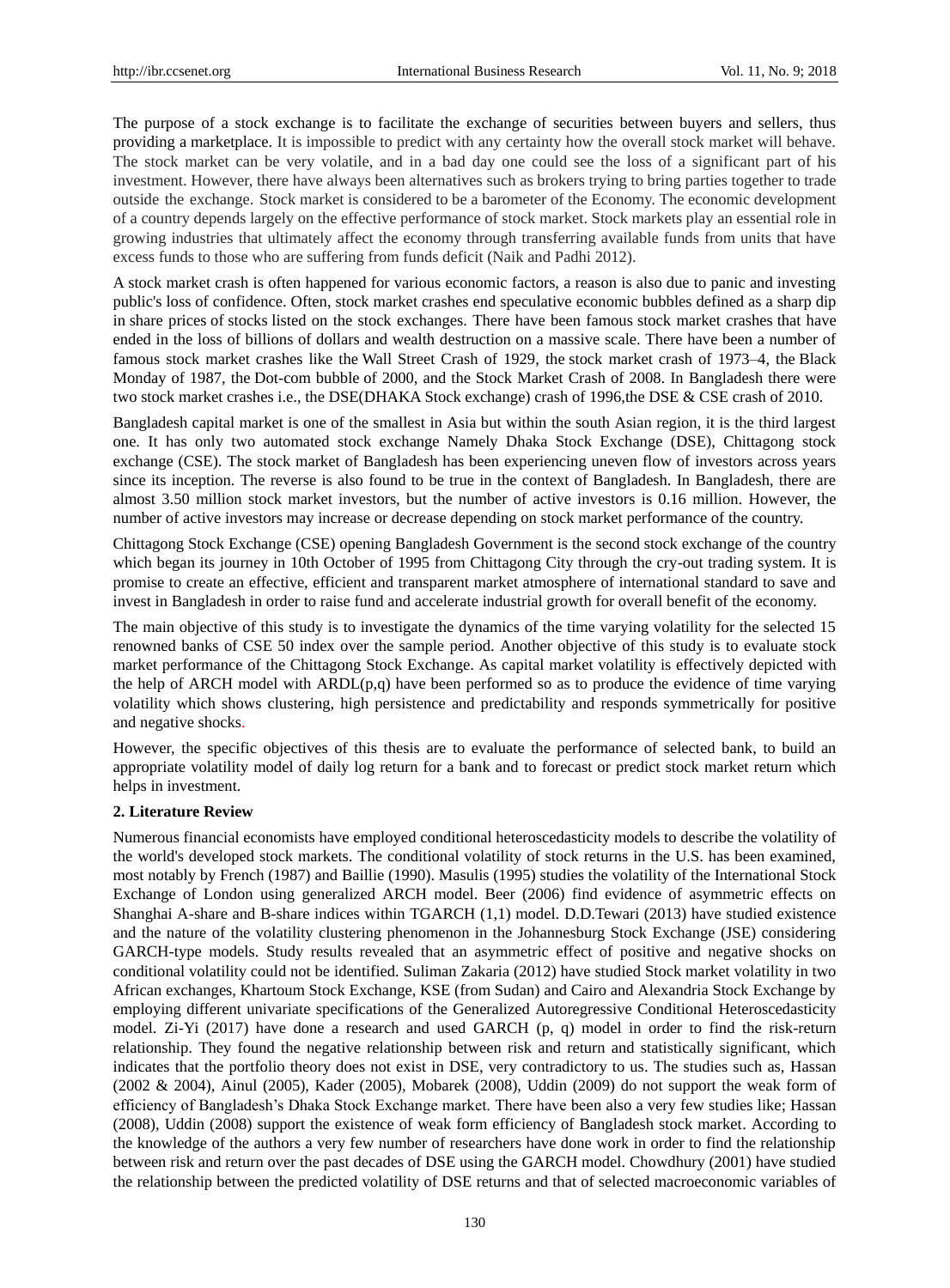Bangladesh economy. They have calculated volatility from errors after using an autoregressive and seasonality adjusted forecasting model. The volatility series derived from such process has some limitations, which have been corrected in Generalized Conditional Auto Regressive Heteroscedasticity (GCARH) models developed by (Bollerslev, 1986). A large number of researcher's used ARCH and GARCH in capturing the dynamic characteristics of stock market return across the countries, such as Islam (2013a), Elsheikh (2011), Engle (1987), Bae (2007), Bucevska (2012), Dima Alberga (2008), Ajab Al Freedi (2012) and many more. Md. Ariful Islam (2014) has studied Stock market volatility comparison between Dhaka stock exchange and Chittagong stock exchange considering Standard deviation, coefficient of Variation, F-test. Study results revealed that stock price at CSE is more volatile than DSE. Even the stock price of leading companies (top 20 and 30 companies of DSE and CSE) also varies from DSE to CSE and the volatility is much high than CSE30 of DSE20.

## **3. Data and Methodology**

In this study, the daily log returns based on the daily total turnover values of 15 renowned banks of CSE 50 index have been analyzed. The required secondary data are collected for the sample period 1st January 2009 to 27th December 2015 from the CSE, Bangladesh. Most financial studies involve returns, instead of prices of assets. Campbell (1997) give two main reasons for using returns. First, for average investors, return of an asset is a complete and scale-free summary of the investment opportunity. Second, return series are easier to handle than price series because the former have more attractive statistical properties. The natural logarithm of the simple gross return of an asset is called the continuously compounded return or log return:

$$
\ln r_t = \ln (1 + R_t) = \ln \frac{P_t}{P_{t-1}} = \ln P_t - \ln P_{t-1}; \ \ r_t = 1 + R_t
$$

Stationarity is an important issue to fit any model in time series analysis. A popular statistical approach is Augmented Dickey Fuller statistic to test whether the log return lnrt of an asset follows a random walk or a random walk with drift. i.e. the data is stationary or not. This is also the well-known unit-root testing problem by Dickey (1979).

Multicollinearity is a remarkable issue to fit a regression model. Here VIF is used for detecting of multicollinearity among the explanatory variables used in a regression model.

There are several measures of volatility such as intra-day high-low volatility and inter-day close price or open price volatility. Among these measures Parkinson (1980) extreme value estimator based on intra-day high and low price of an asset is more efficient. The Parkinson's volatility is denoted by  $\sigma$  and defined as

$$
\sigma = k \sqrt{\sum \ln \frac{(H_t/L_t)^2}{n}}
$$

Where,  $H_1$ = High price of an asset at time t,  $L_1$ = Low price of an asset at time t

n= No of days used in calculation,  $k= 0.601$ 

Here ARCH model is employed for analyzing and prediction of data.

## **4. Result and Discussions**

In this study, 15 popular banks of CSE 50 index are considered for this analysis. The month wise average of that for different banks are presented in the Table 1. In month wise comparison AB bank and EXIM bank have the value of average gross return ranges from1.13 to1.56 *i.e.,* consistent. Average gross return of AL ARAFAH bank's lies between 1.36 and 1.75 for all month except 2.02 in August, 3.22 in November and 2.20 in December, are not stable. The averages of CITY bank are almost consistent which lies between 1.30 and 1.55 except 2.04 in September. DHAKA bank's average gross returns are not consistent having extreme value in January, March, May, October, November. IFIC bank's average value lies between 1.38 and 1.65 except 2.12 in January, 2.36 in June, 2.39 in September, 2.01 in December i.e., inconsistent. The average value of ISLAMI bank are almost stable by ranging from 1.27 to 1.63 without 2.22 in June. NATIONAL bank and NCC bank have the consistent gross return ranging from 1.11 to 1.59 and from 1.18 to 1.38 respectively. ONE bank's averages lies between 1.19 to 1.93 except 2.05 in January i.e., almost stable. PUBALI bank has the average gross return ranges from 1.27 to 1.41 except 3.36 in August, 2.0 in November. The average gross return of SIBL, SOUTHEAST bank, STANDARD bank are ranging from 1.14 to 1.95 i.e., stable in nature. UTTARA bank's average values are almost stable lying between 1.18 and 1.46 with an extreme value 2.17 in December. From the above discussion it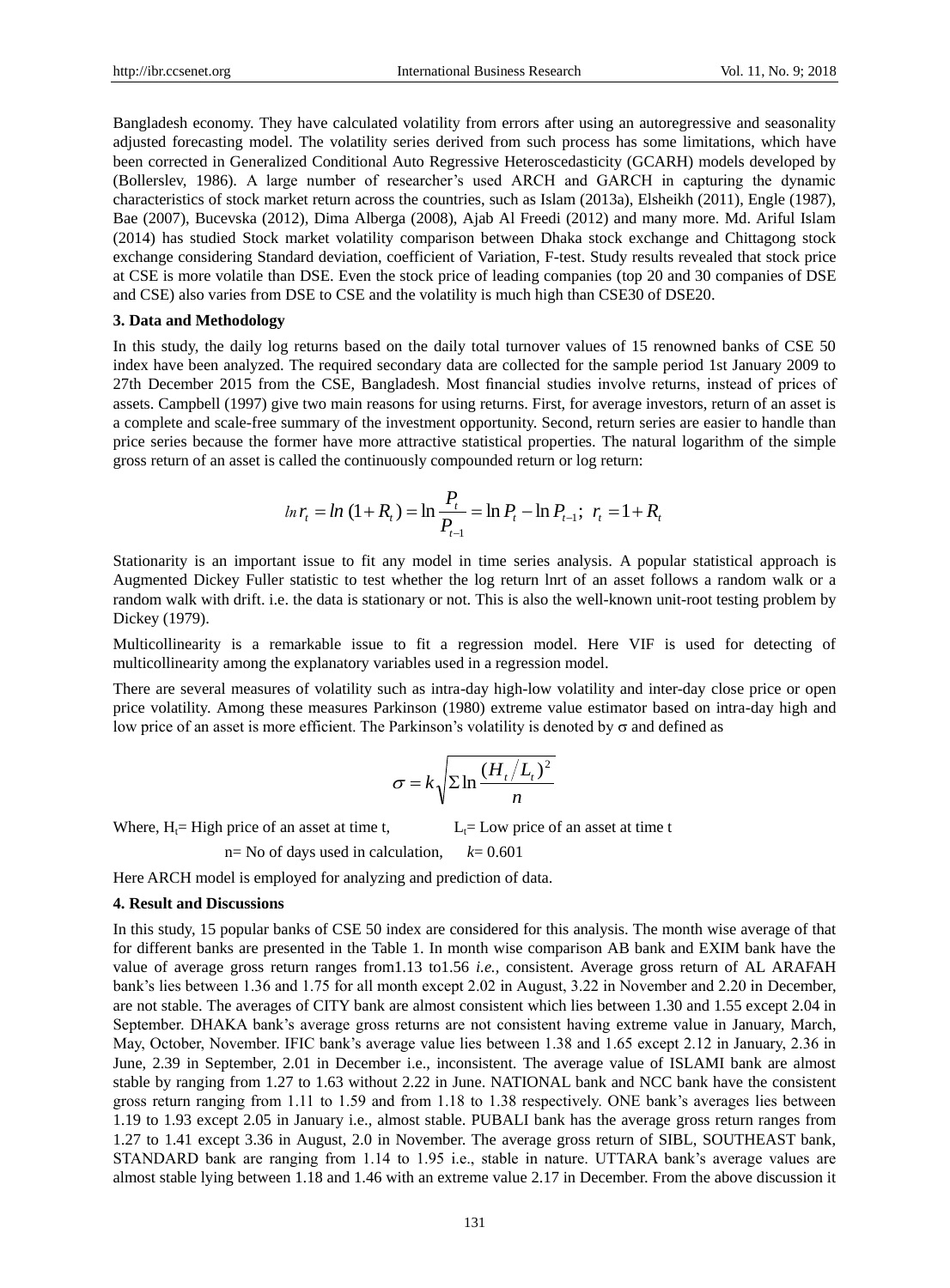| <b>SL</b>      | <b>Bank</b> name | <b>JAN</b> | <b>FEB</b> | <b>MAR</b> | <b>APR</b> | <b>MAY</b> | <b>JUNE</b> | <b>JULY</b> | <b>AUG</b> | <b>SEP</b> | <b>OCT</b> | <b>NOV</b> | <b>DEC</b> | Ave  |
|----------------|------------------|------------|------------|------------|------------|------------|-------------|-------------|------------|------------|------------|------------|------------|------|
| $\mathbf{1}$   | ABB              | 1.18       | 1.13       | 1.17       | 1.13       | 1.24       | 1.21        | 1.17        | 1.13       | 1.16       | 1.31       | 1.21       | 1.15       | 1.18 |
|                |                  | (0.73)     | (0.58)     | (0.74)     | (0.57)     | (1.01)     | (0.98)      | (0.78)      | (0.72)     | (0.68)     | (1.33)     | (0.96)     | (0.72)     |      |
| $\mathfrak{2}$ | <b>ARB</b>       | 1.75       | 1.43       | 1.89       | 1.43       | 1.67       | 1.46        | 1.53        | 2.02       | 1.51       | 1.36       | 3.22       | 2.20       | 1.79 |
|                |                  | (2.65)     | (1.84)     | (4.18)     | (1.56)     | (3.37)     | (1.32)      | (2.47)      | (4.58)     | (2.15)     | (1.39)     | (16.39)    | (6.66)     |      |
| 3              | <b>CTB</b>       | 1.33       | 1.30       | 1.55       | 1.46       | 1.52       | 1.46        | 1.41        | 1.43       | 2.04       | 1.43       | 1.39       | 1.30       | 1.47 |
|                |                  | (1.22)     | (1.55)     | (1.87)     | (1.97)     | (2.70)     | (1.78)      | (1.64)      | (1.75)     | (9.01)     | (1.50)     | (1.82)     | (1.36)     |      |
| 4              | <b>DHB</b>       | 2.87       | 1.47       | 2.85       | 1.61       | 2.67       | 2.69        | 1.63        | 1.90       | 1.85       | 2.54       | 3.51       | 1.57       | 2.97 |
|                |                  | (13.26)    | (1.69)     | (30.27)    | (2.46)     | (13.5)     | (9.33)      | (2.99)      | (3.32)     | (3.87)     | (20.80)    | (21.88)    | (1.91)     |      |
| 5              | <b>EXB</b>       | 1.34       | 1.13       | 1.56       | 1.31       | 1.24       | 1.22        | 1.20        | 1.25       | 1.21       | 1.25       | 1.16       | 1.28       | 1.26 |
|                |                  | (2.01)     | (0.61)     | (2.03)     | (1.20)     | (0.93)     | (0.86)      | (0.86)      | (1.29)     | (0.95)     | (1.06)     | (0.75)     | (0.92)     |      |
| 6              | <b>IFB</b>       | 2.12       | 1.40       | 1.40       | 1.54       | 1.45       | 2.36        | 1.65        | 1.65       | 2.39       | 1.57       | 1.38       | 2.01       | 1.74 |
|                |                  | (4.88)     | (1.38)     | (1.64)     | (1.66)     | (1.49)     | (7.08)      | (3.55)      | (3.00)     | (6.86)     | (2.08)     | (1.47)     | (4.21)     |      |
| 7              | <b>ISB</b>       | 1.48       | 1.33       | 1.27       | 1.34       | 1.39       | 2.22        | 1.63        | 1.45       | 1.42       | 1.30       | 1.57       | 1.59       | 1.50 |
|                |                  | (3.83)     | (1.57)     | (0.88)     | (1.26)     | (1.35)     | (9.91)      | (5.30)      | (2.63)     | (1.62)     | (1.32)     | (2.22)     | (3.16)     |      |
| 8              | <b>NLB</b>       | 1.38       | 1.15       | 1.25       | 1.15       | 1.16       | 1.18        | 1.06        | 1.59       | 1.15       | 1.17       | 1.11       | 1.11       | 1.20 |
|                |                  | (2.59)     | (0.68)     | (1.43)     | (0.63)     | (0.69)     | (0.73)      | (0.49)      | (5.23)     | (0.68)     | (0.70)     | (0.57)     | (0.53)     |      |
| 9              | NCB              | 1.25       | 1.18       | 1.30       | 1.38       | 1.22       | 1.29        | 1.20        | 1.33       | 1.28       | 1.18       | 1.31       | 1.29       | 1.27 |
|                |                  | (0.99)     | (0.71)     | (1.21)     | (1.79)     | (0.89)     | (1.02)      | (0.78)      | (1.55)     | (1.21)     | (0.74)     | (1.67)     | (1.85)     |      |
| 10             | <b>ONB</b>       | 2.05       | 1.41       | 1.47       | 1.73       | 1.92       | 1.44        | 1.19        | 1.93       | 1.28       | 1.44       | 1.39       | 1.32       | 1.55 |
|                |                  | (9.33)     | (1.37)     | (1.71)     | (4.39)     | (5.18)     | (1.49)      | (0.97)      | (6.85)     | (1.12)     | (1.73)     | (1.72)     | (1.21)     |      |
| 11             | PBB              | 1.39       | 1.27       | 1.31       | 1.36       | 1.38       | 1.34        | 1.32        | 3.36       | 1.41       | 1.34       | 2.00       | 1.30       | 1.57 |
|                |                  | (1.46)     | (1.06)     | (1.18)     | (1.48)     | (1.88)     | (1.17)      | (1.14)      | (20.6)     | (1.37)     | (1.21)     | (4.54)     | (1.10)     |      |
| 12             | <b>SJB</b>       | 1.24       | 1.27       | 1.25       | 1.40       | 1.18       | 1.31        | 2.75        | 1.37       | 1.30       | 2.84       | 1.30       | 1.29       | 1.54 |
|                |                  | (1.01)     | (1.00)     | (0.93)     | (1.31)     | (0.74)     | (1.04)      | (17.91)     | (1.76)     | (1.17)     | (18.08)    | (1.18)     | (1.82)     |      |
| 13             | <b>SEB</b>       | 1.24       | 1.95       | 1.54       | 1.22       | 1.28       | 1.42        | 1.27        | 1.40       | 1.93       | 1.47       | 1.36       | 1.46       | 1.46 |
|                |                  | (0.93)     | (7.77)     | (2.28)     | (1.01)     | (0.98)     | (1.42)      | (1.26)      | (2.02)     | (5.92)     | (2.08)     | (2.13)     | (2.73)     |      |
| 14             | <b>STB</b>       | 1.27       | 1.14       | 1.55       | 1.31       | 1.29       | 1.40        | 1.34        | 1.59       | 1.24       | 1.26       | 1.30       | 1.36       | 1.34 |
|                |                  | (1.06)     | (0.65)     | (2.70)     | (1.33)     | (0.99)     | (1.48)      | (1.29)      | (2.75)     | (0.94)     | (0.89)     | (1.10)     | (1.50)     |      |
| 15             | <b>UTB</b>       | 1.40       | 1.18       | 1.53       | 1.23       | 1.46       | 1.42        | 1.33        | 1.36       | 1.36       | 1.39       | 1.29       | 2.17       | 1.68 |
|                |                  | (1.36)     | (0.80)     | (2.12)     | (1.09)     | (1.60)     | (1.70)      | (1.48)      | (1.22)     | (1.09)     | (1.19)     | (1.18)     | (21.57)    |      |

\*Figure within parenthesis indicates the value of standard error(*se*)

Next section we would like to present the normality test of the dataset.

# Normality test

Normality of any data set is a big challenge for fitting any model of a time series data. Since the return data does not show the normality and as well as non stationary so here log return data is considered in this study for analysis. Figure 1 shows the histograms of daily log returns of selected 15 banks. From the all diagrams it is obvious that the daily log returns for all banks are almost normally distributed.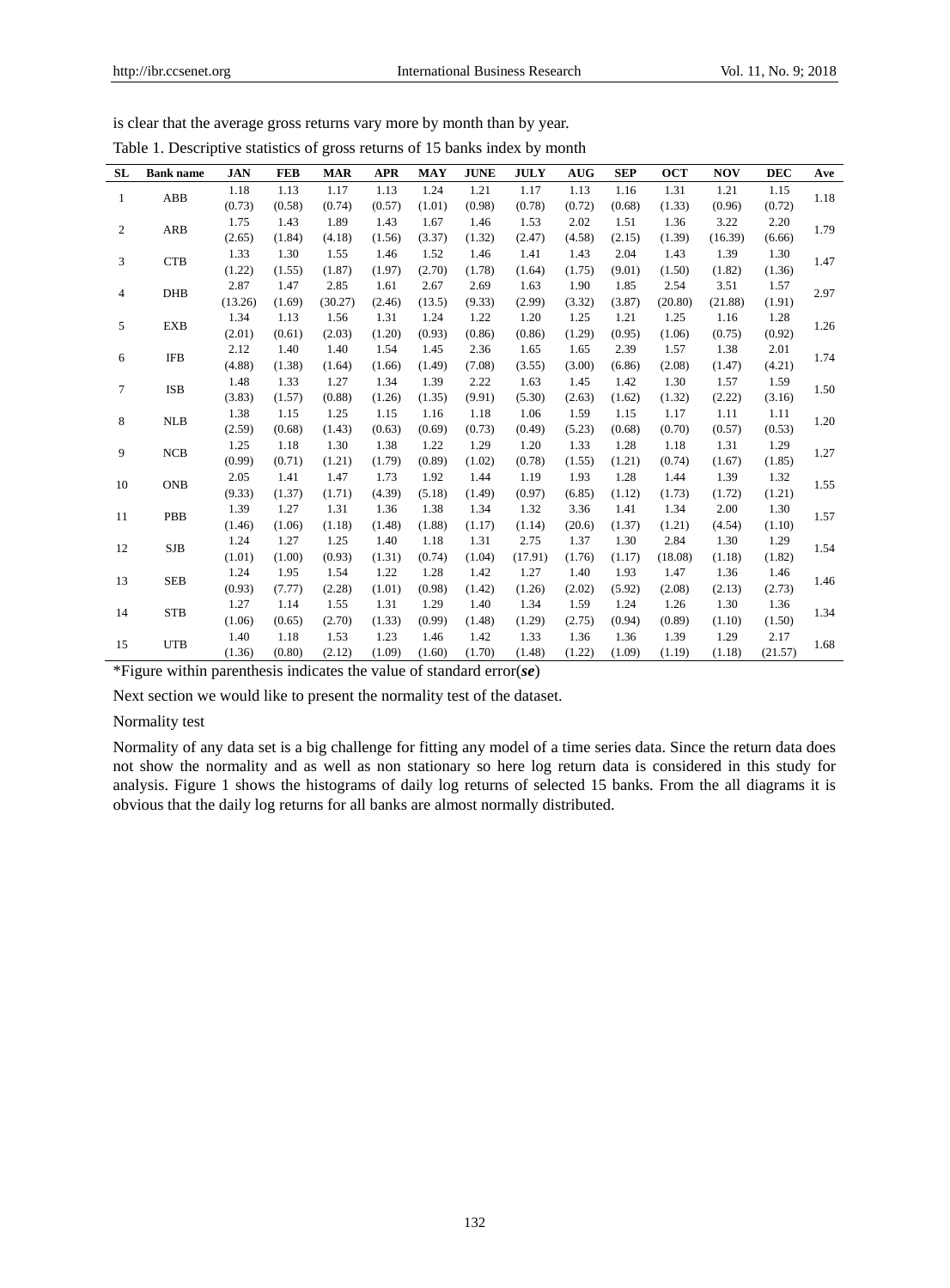

For fitting any model of time series data, stationarity is an important issue. For these data set, the stationarity are tested for different companies by using Stata software with graphical and statistical method. In statistical method, ADF unit root test is used to check the stationarity of data set which are described in the Table 2. Significant unit root test statistic indicate the stationarity of data. For graphical method the line diagram of log return for different banks are shown in Figure 2. The line graph of log returns for every bank shows the random variation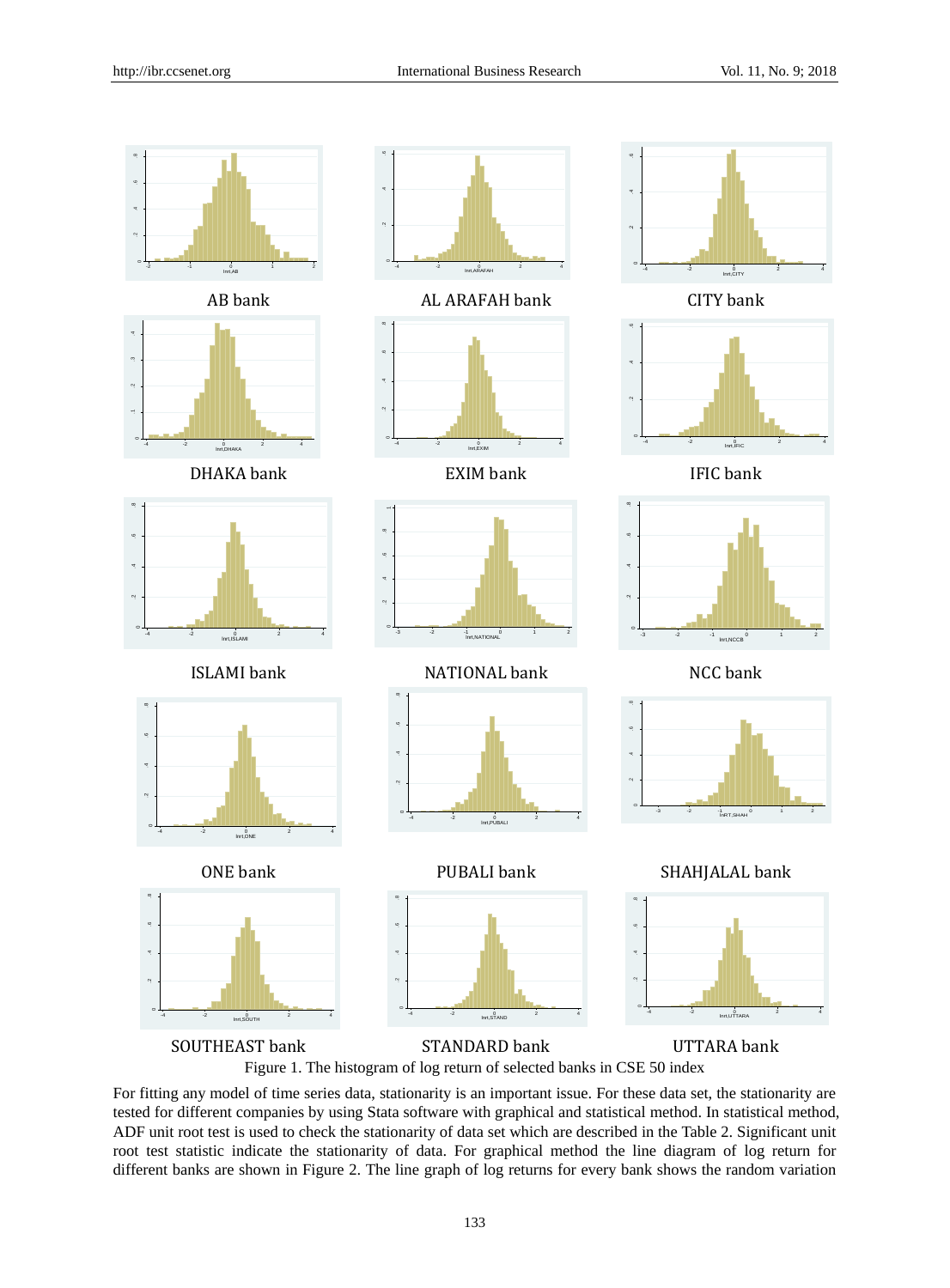around zero, implies log return variable are stationarity and used to predict the return for these banks. From the Figure 2, it is obvious that there are some ups and down in the daily log returns but the Figures confer the stationary *i.e*., the random shocks follow the white noise stationary process. So it can be concluded that the daily log returns of all selected companies are stationary in nature.

| SI <sub>No.</sub> | <b>Bank Name</b>      | <b>Short Name</b> | <b>Test Statistic</b> | <b>P-value</b> |
|-------------------|-----------------------|-------------------|-----------------------|----------------|
| 1.                | AB bank               | ABB               | $-12.798$             | p<0.001        |
| 2.                | AL ARAFAH bank        | ARB               | $-53.222$             | p<0.001        |
| 3.                | CITY bank             | <b>CTB</b>        | $-52.286$             | p<0.001        |
| 4.                | DHAKA bank            | <b>DHB</b>        | $-52.226$             | p<0.001        |
| 5.                | EXIM bank             | EXB               | $-50.737$             | p<0.001        |
| 6.                | <b>IFIC</b> bank      | <b>IFB</b>        | $-54.247$             | p<0.001        |
| 7.                | <b>ISLAMI</b> bank    | <b>ISB</b>        | $-55.485$             | p<0.001        |
| 8.                | <b>NATIONAL</b> bank  | <b>NLB</b>        | $-50.730$             | p<0.001        |
| 9.                | NCC bank              | <b>NCB</b>        | -49.897               | p<0.001        |
| 10.               | ONE bank              | <b>ONB</b>        | -53.482               | p<0.001        |
| 11.               | PUBALI bank           | <b>PBB</b>        | -56.978               | p<0.001        |
| 12.               | SHAHJALAL bank        | <b>SJB</b>        | $-55.418$             | p<0.001        |
| 13.               | <b>SOUTHEAST</b> bank | <b>SEB</b>        | $-51.671$             | p<0.001        |
| 14.               | STANDARD bank         | <b>STB</b>        | $-56.499$             | p<0.001        |
| 15.               | <b>UTTARA</b> bank    | <b>UTB</b>        | $-54.959$             | p<0.001        |

Table 2. Augmented Dickey-Fuller test Statistic for Stationarity of log return of selected banks in CSE 50 index

For fitting and estimating any statistical model it is essential to test the multicollinearity among the independent variables. Variance Inflating Factor is an important tool to check the multicollinearity. VIF up to 10 indicates weak multicollinearity and need not to make correction whereas more than 10 need to take a remedial measures. The average VIF for all companies are less than 10, indicate the not severity of multicollinearity and can use these explanatory variables  $\Delta Y_t$ ,  $\Delta^2 Y_t$ ,  $\Delta X_t$  and  $\Delta^2 X_t$  in the model. From the Table 3 it is observed that the mean VIF is more than 5.00 for AB bank, CITY bank, IFIC bank, ISLAMI bank, NATIONAL bank, ONE bank, SOUTHEAST bank, STANDARD bank and UTTARA bank.

# **ARCH Effect**

Generally in time series data, after fitting a mean regression model ARCH effect is tested for building a volatility model. The test is based on the residuals of this mean regression model. Lagrange multiplier (LM) test is the common method to test the ARCH effect. Significant LM test statistic indicate the situation of having ARCH effect. Table 4 shows the LM test for the selected banks. From the table it is seen that all the test statistics' are statistically significant. So, it can be concluded that the data getting from all the banks have the conditional heteroscadisticity in the behavior of their residuals. From the above test it is also observed that the test statistic is significant with two period lags for AL ARAFAH bank, DHAKA bank, IFIC bank, ISLAMI bank, NCC bank, SHAHJALAL bank and returns for the rest of banks are significant with one period lag.

# **Parkinson's Volatility**

There are several measures of volatility. Among these measures Parkinson's extreme value estimator based on intra-day high and low price of an asset is more efficient. Figure 3 shows the Parkinson's monthly volatility of the selected banks in CSE 50 index. From the line diagrams of different banks, it is observed that there is complete randomness in monthly volatility of every companies. But the volatility is severe in AB bank, AL ARAFAH bank, DHAKA bank, EXIM bank, IFIC bank and NATIONAL bank. From this figure it is observed that AB bank has the maximum volatility 0.15 in May of 2010, EXIM bank has its highest volatility 0.10 in May of 2010, ISLAMI bank has the highest volatility 0.16 in July of 2009 respectively.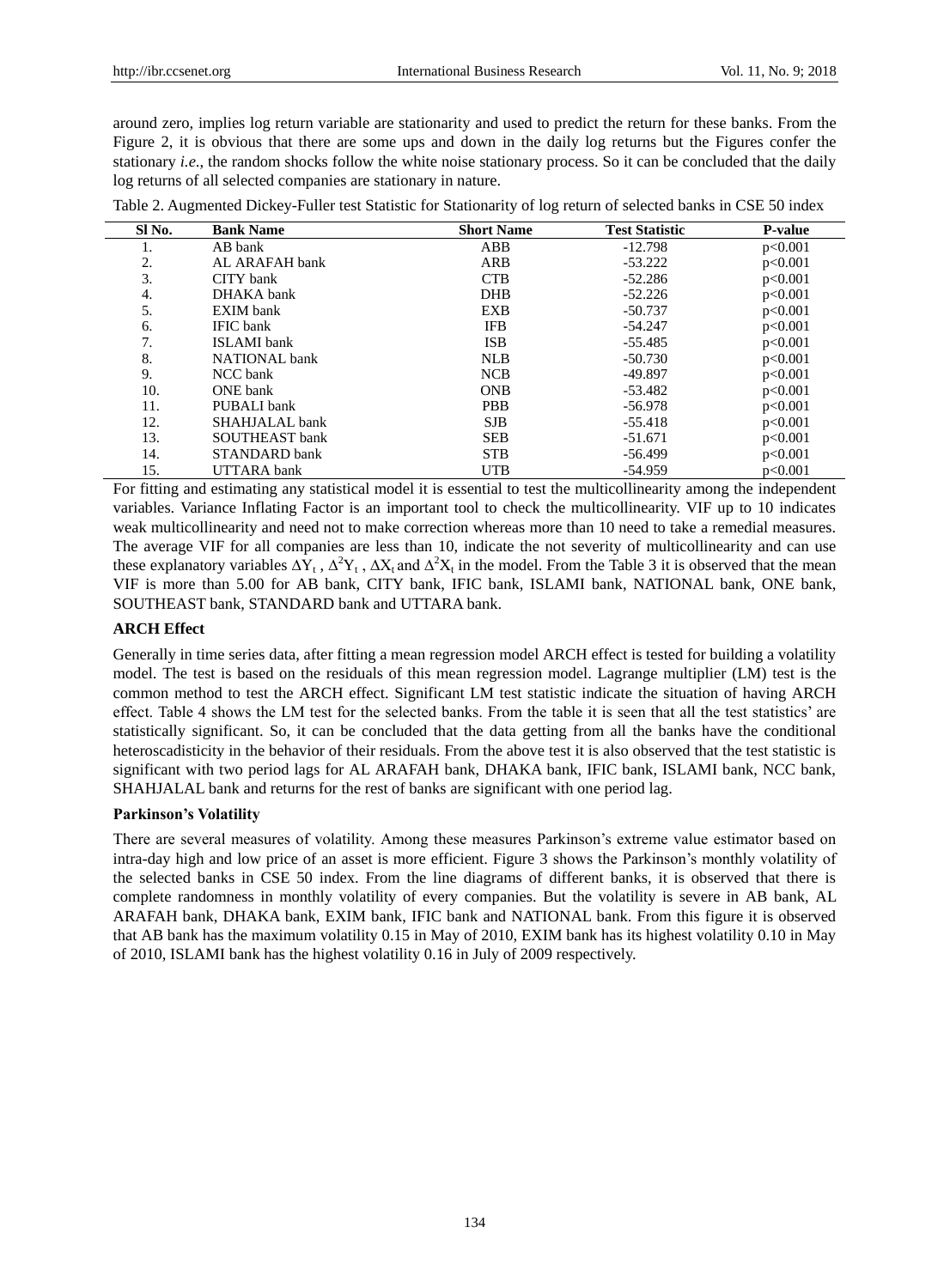

Figure 2. The histogram of log return of selected banks in CSE 30 index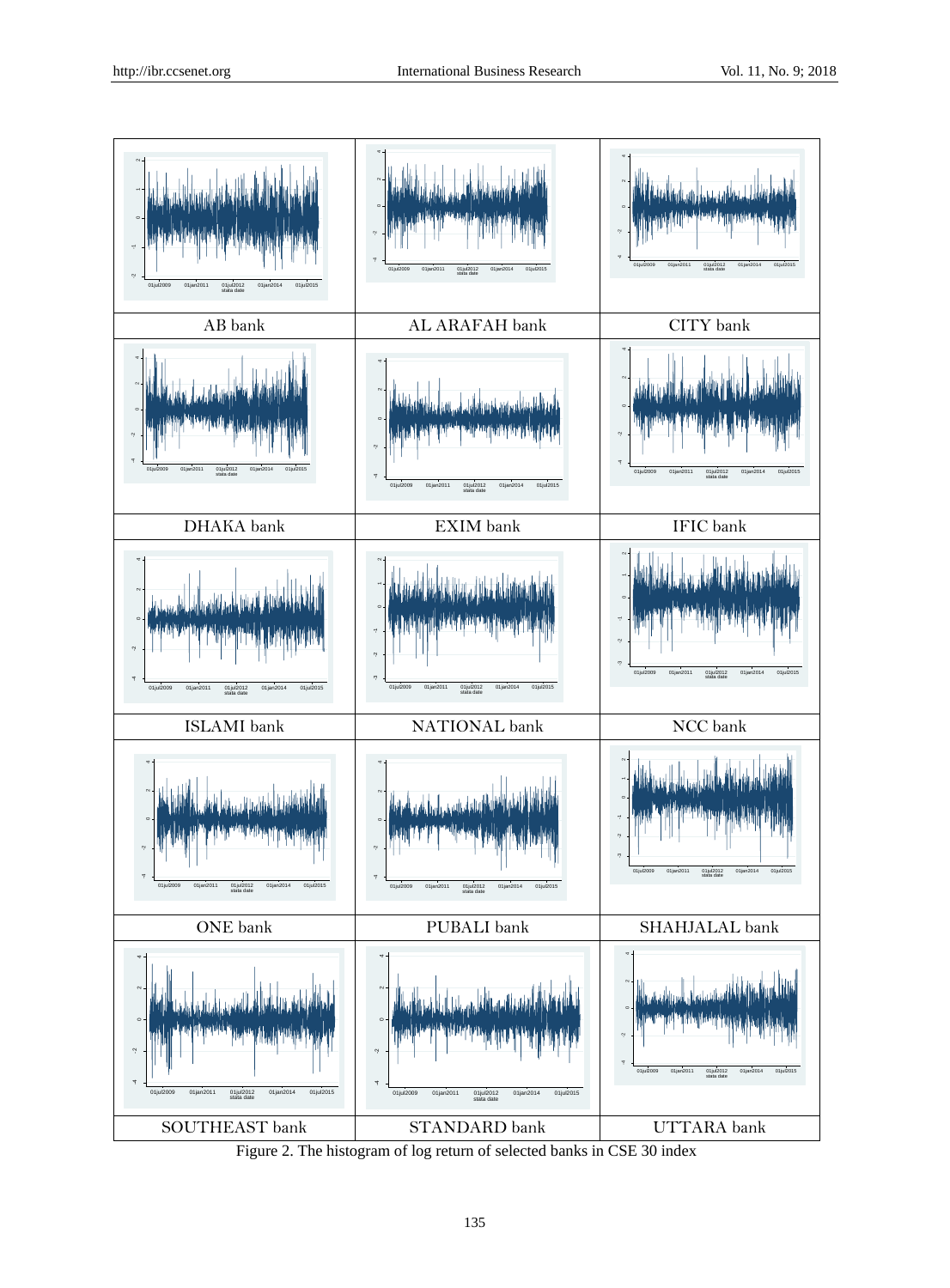| SL. | <b>Bank Name</b>   | $\Delta Y$ | $\overline{\Delta^2}Y_t$ | $\Delta X$ | $\Delta^2 X_t$ | Average VIF |
|-----|--------------------|------------|--------------------------|------------|----------------|-------------|
|     | AB bank            | 4.55       | 4.43                     | 10.61      | 9.72           | 7.33        |
| 2   | AL ARAFAH bank     | 6.06       | 6.01                     | 1.94       | 1.94           | 3.99        |
| 3   | CITY bank          | 5.39       | 5.35                     | 10.19      | 8.28           | 7.30        |
| 4   | DHAKA bank         | 5.63       | 5.61                     | 1.01       | 5.06           | 4.33        |
| 5   | <b>EXIM</b> bank   | 5.27       | 5.15                     | 1.75       | 1.78           | 3.49        |
| 6   | <b>IFIC</b> bank   | 5.28       | 5.23                     | 8.98       | 9.08           | 7.14        |
|     | <b>ISLAMI</b> bank | 5.22       | 5.21                     | 9.07       | 10.09          | 7.65        |
| 8   | NATIONAL bank      | 5.11       | 5.10                     | 10.28      | 10.33          | 7.71        |
| 9   | NCC bank           | 5.12       | 5.09                     | 1.93       | 1.98           | 3.53        |
| 10  | ONE bank           | 5.03       | 5.00                     | 7.13       | 7.20           | 6.09        |
| 11  | PUBALI bank        | 5.72       | 5.67                     | 1.97       | 2.01           | 3.84        |
| 12  | SHAHJALAL bank     | 5.62       | 5.47                     | 2.00       | 2.09           | 3.80        |
| 13  | SOUTHEAST bank     | 5.17       | 5.17                     | 9.21       | 10.26          | 7.45        |
| 14  | STANDARD bank      | 5.74       | 5.75                     | 8.28       | 10.35          | 8.03        |
| 15  | <b>UTTARA</b> bank | 5.74       | 5.73                     | 10.99      | 9.02           | 7.87        |

|  |  |  |  |  |  | Table 3. Variance Inflating Factor (VIF) for regression |
|--|--|--|--|--|--|---------------------------------------------------------|
|--|--|--|--|--|--|---------------------------------------------------------|

Table 4. Lagrange Multiplier test for ARCH effect

| <b>SI</b> | <b>Bank Name</b>     | Chi-Square | <b>P-value</b> |
|-----------|----------------------|------------|----------------|
| 1.        | AB bank              | 16.339     | p<0.01         |
| 2.        | AL ARAFAH bank       | 27.569     | p<0.001        |
| 3.        | CITY bank            | 25.469     | p<0.001        |
| 4.        | DHAKA bank           | 27.447     | p<0.001        |
| 5.        | EXIM bank            | 106.542    | p<0.001        |
| 6.        | <b>IFIC</b> bank     | 35.239     | p<0.001        |
| 7.        | <b>ISLAMI</b> bank   | 13.426     | p<0.01         |
| 8.        | <b>NATIONAL</b> bank | 70.543     | p<0.001        |
| 9.        | NCC bank             | 11.276     | p<0.01         |
| 10.       | ONE bank             | 34.179     | p<0.001        |
| 11.       | PUBALI bank          | 29.093     | p<0.001        |
| 12.       | SHAHJALAL bank       | 10.244     | p<0.01         |
| 13.       | SOUTHEAST bank       | 73.581     | p<0.001        |
| 14.       | STANDARD bank        | 46.206     | p<0.001        |
| 15.       | <b>UTTARA</b> bank   | 15.645     | p<0.01         |

Table 5. Stata output of ARCH family regression for AL ARAFAH bank

| ARCH family regression<br>Sample: 06jan2009 - 15dec2015, but with gaps<br>Distribution: Gaussian<br>Log likelihood = $-279.1097$ |                                       |                       |                    |  | Number of $obs = 887$<br>Wald chi2(4) = $9478.11$<br>$Prob > chi2 = 0.0000$ |          |
|----------------------------------------------------------------------------------------------------------------------------------|---------------------------------------|-----------------------|--------------------|--|-----------------------------------------------------------------------------|----------|
|                                                                                                                                  |                                       | OPG.                  |                    |  | lnrtarafah   Coef. Std. Err.   z P> z  [95% Conf. Interval]                 |          |
| Inrtarafah I                                                                                                                     |                                       |                       |                    |  |                                                                             |          |
|                                                                                                                                  |                                       |                       |                    |  | D1. I .9849421 .0140592 70.06 0.000 .9573867 1.012498                       |          |
|                                                                                                                                  | D2. I -.2886264                       | .0074756 -38.61 0.000 |                    |  | $-.3032784 - .2739745$                                                      |          |
| lndav                                                                                                                            |                                       |                       |                    |  |                                                                             |          |
|                                                                                                                                  |                                       |                       |                    |  | D1.   5.119179 .5215053 9.82 0.000 4.097047 6.141311                        |          |
|                                                                                                                                  | $D2. 1 -2.182813$ . 2950629           |                       | $-7.40\quad 0.000$ |  | $-2.761126 -1.604501$                                                       |          |
|                                                                                                                                  | cons   -.0032727 .0105878 -0.31 0.757 |                       |                    |  | $-.0240244$ .0174789                                                        |          |
| ARCH arch I                                                                                                                      |                                       |                       |                    |  |                                                                             |          |
|                                                                                                                                  |                                       |                       |                    |  | L1. I .3770992 .0692112 5.45 0.000 .2414478                                 | .5127506 |
|                                                                                                                                  | L2. 1 .2038993                        | .0790582              | 2.58               |  | $0.010$ . $048948$                                                          | .3588506 |
| cons                                                                                                                             | .0519715                              | .0089159              | 5.83               |  | $0.000$ . $0344966$                                                         | .0694463 |

Similarly the dynamic regression model with volatility regression of ARCH effect for others banks are run and the parameters for corresponding banks are shown in Table 6 and Table 7. From the joint estimation of mean model and volatility model for the selected 15 banks, it is observed that 1st difference of both log return and log daily average have the significant positive effect on log daily return but the 2nd difference have the significant opposite effect on the daily log return. Moreover, the positive effects are higher than negative effects in their magnitude. The fitted dynamic models are chosen with minimum AIC and BIC value. However, the above fitted model cannot be used in forecasting due to its complex form having the difference terms of both dependent variable and independent variable as a explanatory variable. So, in the Table 8, the proposed fitted modified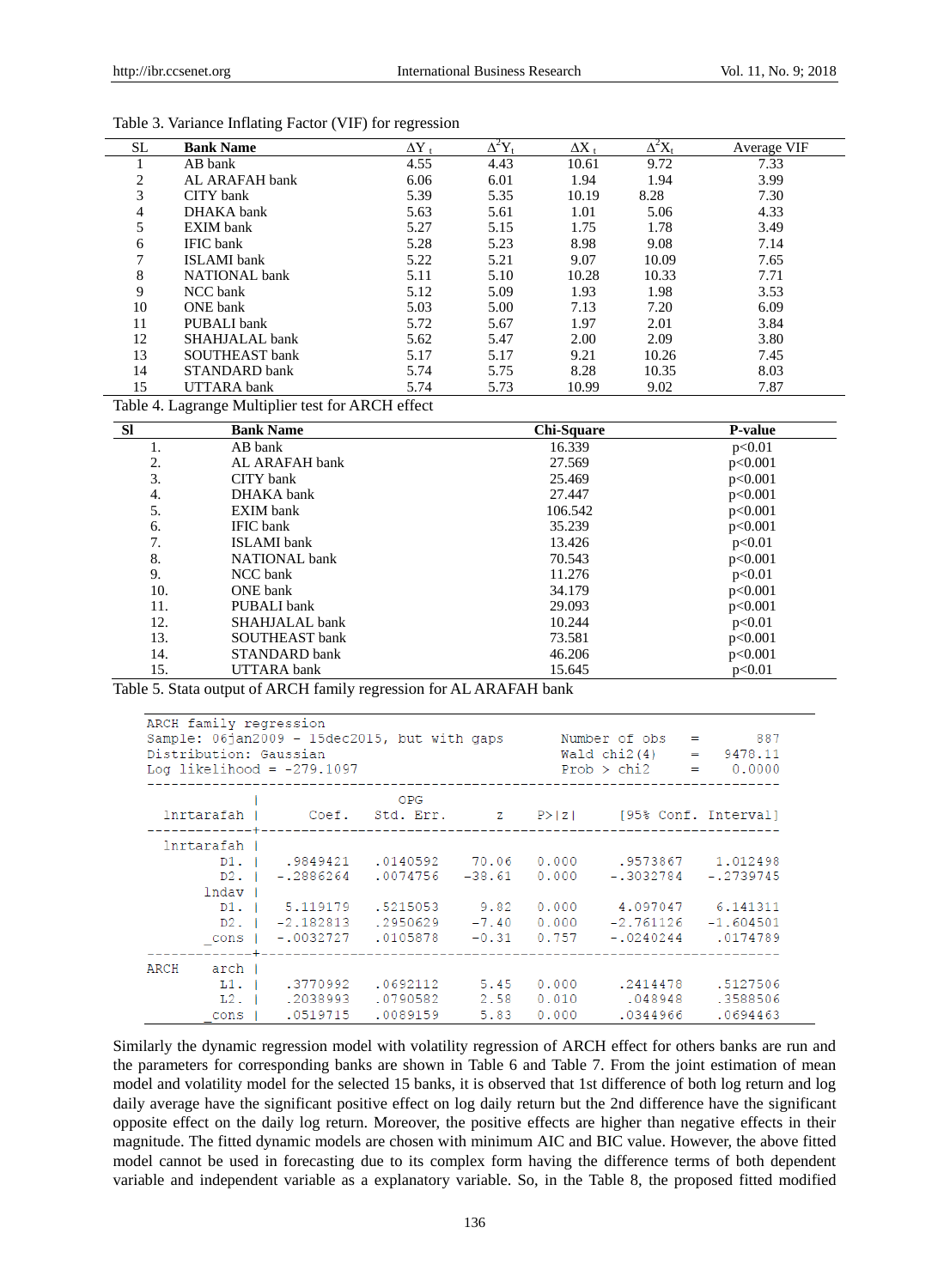ARDL model and volatility model will be described for forecasting which removes the complexity of the previous fitted model.



Figure 3. Parkinson's volatility of selected companies in CSE 50 index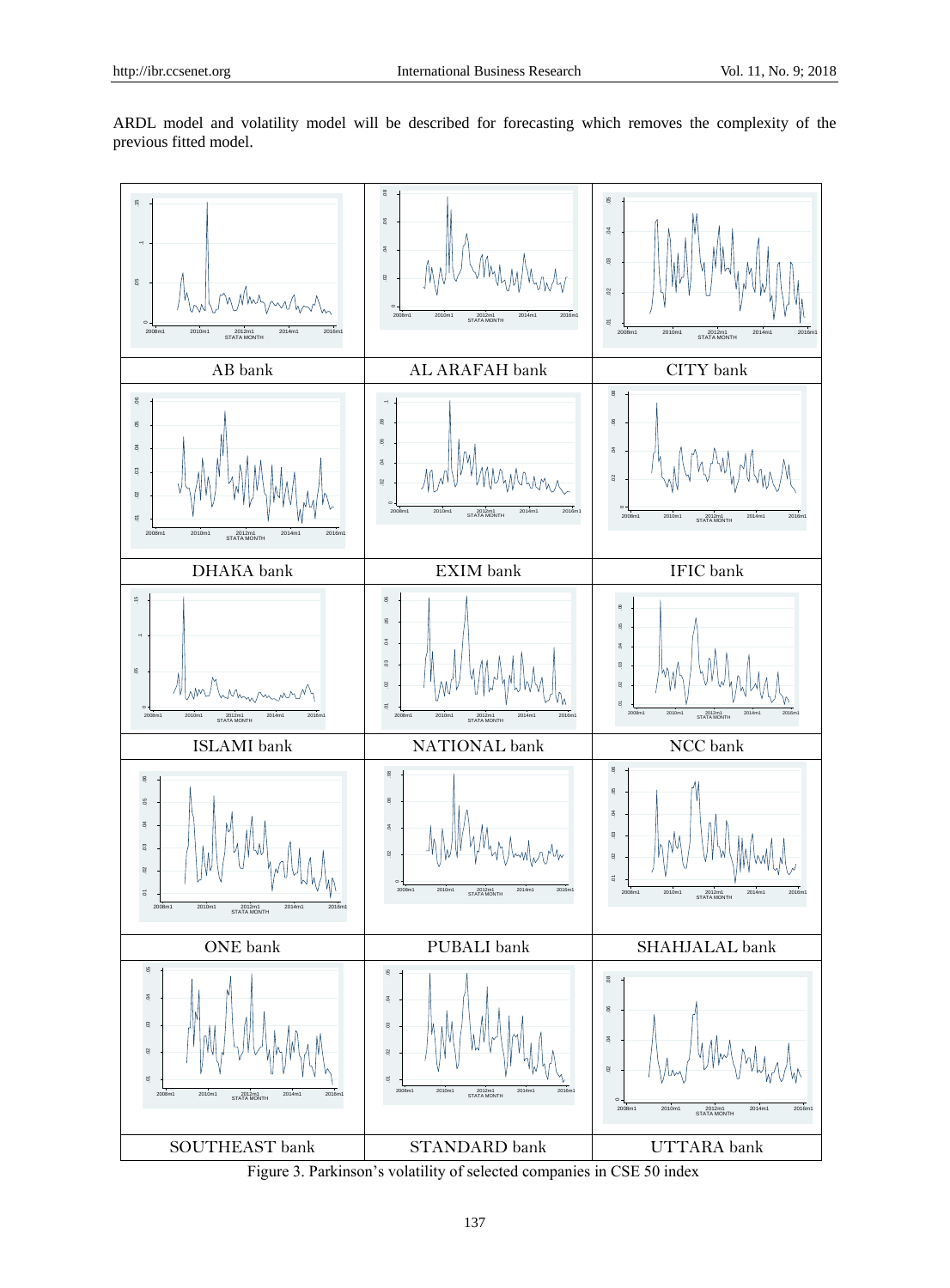Fitted volatility model for different companies are shown in the Table 7. Six out of 15 banks have significant ARCH effect with 2 period lags and rest of the companies have significant ARCH effect with 1 period lag.

| <b>SL</b> | Bank's name                                                          | constant   | Λν      |            | $\Delta x$ | ē<br>x<br>Δ |
|-----------|----------------------------------------------------------------------|------------|---------|------------|------------|-------------|
|           | ABB                                                                  | $-0.01362$ | 1.02999 | $-0.31824$ | 3.07414    | $-2.65637$  |
| 2         | ARB                                                                  | $-0.00327$ | 0.98494 | $-0.28863$ | 5.11918    | $-2.18281$  |
|           | <b>CTB</b>                                                           | 0.02985    | 1.02591 | $-0.31502$ | 3.10114    | $-2.60071$  |
| 4         | <b>DHB</b>                                                           | 0.00577    | 1.01457 | $-0.30912$ | 5.70067    | $-3.42112$  |
|           | EXB                                                                  | $-0.00166$ | 0.96361 | $-0.28410$ | 5.24181    | $-2.54131$  |
| 6         | <b>IFB</b>                                                           | $-0.00013$ | 1.02400 | $-0.30655$ | 4.52883    | $-3.30037$  |
|           | <b>ISB</b>                                                           | $-0.00938$ | 0.99477 | $-0.29454$ | 1.82262    | $-1.98810$  |
| 8         | <b>NLB</b>                                                           | 0.00015    | 1.00897 | $-0.30254$ | 2.44069    | $-2.22615$  |
| 9         | <b>NCB</b>                                                           | 0.00656    | 0.99734 | $-0.29905$ | 4.87396    | $-2.32871$  |
| 10        | <b>ONB</b>                                                           | 0.00655    | 0.98438 | $-0.29678$ | 2.60703    | $-2.17144$  |
| 11        | <b>PBB</b>                                                           | $-0.00521$ | 0.99511 | $-0.29371$ | 4.01448    | $-2.41084$  |
| 12        | <b>SJB</b>                                                           | $-0.00388$ | 0.96795 | $-0.27849$ | 5.34697    | $-2.99872$  |
| 13        | <b>SEB</b>                                                           | 0.00178    | 0.98689 | $-0.28783$ | 2.98244    | $-2.41354$  |
| 14        | <b>STB</b>                                                           | $-0.00214$ | 0.96840 | $-0.28437$ | 2.47444    | $-1.97796$  |
| 15        | <b>UTB</b>                                                           | $-0.00624$ | 1.01361 | $-0.30829$ | 1.52853    | $-1.50736$  |
|           | Table 7. Fitted Volatility model for selected 15 banks listed in CSE |            |         |            |            |             |

| <b>SL</b>        | Company name              | Fitted Volatility model                                                         |
|------------------|---------------------------|---------------------------------------------------------------------------------|
| $\mathbf{1}$     | ${\bf A} {\bf B} {\bf B}$ | $\lambda^2$<br>$\sigma_t = 0.03729 + 0.20143 a_{t-1}^2$                         |
| $\boldsymbol{2}$ | <b>ARB</b>                | $\lambda^2$<br>$\sigma_t = 0.05197 + 0.37710 a_{t-1}^2 + 0.20390 a_{t-2}^2$     |
| 3                | <b>CTB</b>                | $\wedge$ 2<br>$\sigma_t = 0.05253 + 0.39508 a_{t-1}^2$                          |
| 4                | DHB                       | $\wedge$ 2<br>$\sigma_t = 0.067055 + 0.4298817 a_{t-1}^2 + 0.1778649 a_{t-2}^2$ |
| 5                | <b>EXB</b>                | $\wedge$ 2<br>$\sigma_t = 0.03592 + 0.35367 a_{t-1}^2$                          |
| 6                | <b>IFB</b>                | $\wedge$ 2<br>$\sigma_t = 0.05891 + 0.36384 a_{t-1}^2 + 0.11006 a_{t-2}^2$      |
| 7                | <b>ISB</b>                | $\lambda^2$<br>$\sigma_t = 0.03685 + 0.25881 a_{t-1}^2 + 0.25019 a_{t-2}^2$     |
| 8                | <b>NBB</b>                | $\wedge$ 2<br>$\sigma_t = 0.02779 + 0.34681 a_{t-1}^2$                          |
| 9                | <b>NCB</b>                | $\wedge$ 2<br>$\sigma_t = 0.02554 + 0.32417 a_{t-1}^2 + 0.27001 a_{t-1}^2$      |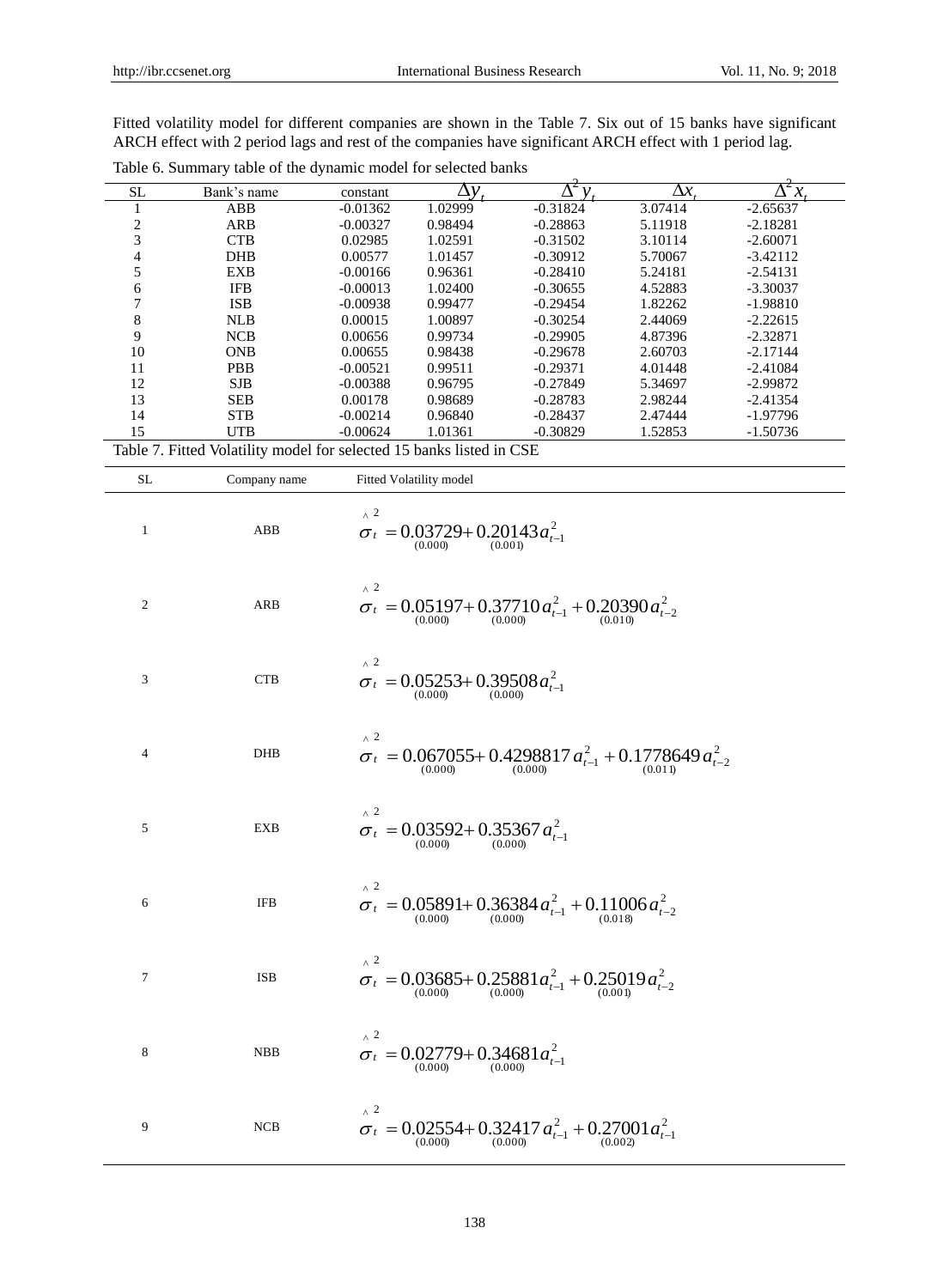| <b>SL</b> | Company name | Fitted Volatility model                                                    |
|-----------|--------------|----------------------------------------------------------------------------|
| 10        | <b>ONB</b>   | $\lambda^2$<br>$\sigma_t = 0.05313 + 0.34861 a_{t-1}^2$                    |
| 11        | PBB          | $\lambda^2$<br>$\sigma_t = 0.06276 + 0.21490 a_{t-1}^2$                    |
| 12        | ${\rm SJB}$  | $\wedge$ 2<br>$\sigma_t = 0.03841 + 0.19246 a_{t-1}^2 + 0.16828 a_{t-2}^2$ |
| 13        | <b>SEB</b>   | $\wedge$ 2<br>$\sigma_t = 0.04127 + 0.56809 a_{t-1}^2$                     |
| 14        | <b>STB</b>   | $\wedge$ 2<br>$\sigma_t = 0.04443 + 0.35269 a_{t-1}^2$<br>(0.000)          |
| 15        | <b>UTB</b>   | $\wedge$ 2<br>$\sigma_t = 0.06593 + 0.17356 a_{t-1}^2$                     |

\*Figure in parenthesis indicate the significant P value for estimated coefficients

Table 8. Parameters of proposed modified ARDL (2,2) regression model

| <b>SL</b> | Company name | Intercept  | Explanatory variables |                 |               |            |            |
|-----------|--------------|------------|-----------------------|-----------------|---------------|------------|------------|
|           |              | $\beta_0'$ | $Y_{t-}$              | $Y_{t-2}$       | $X_{t}$<br>Λ. | $X_{t-1}$  | $X_{t-2}$  |
|           |              |            |                       | $\beta_\gamma'$ | $\alpha'_{0}$ | $\alpha$   | $\alpha$   |
|           | ABB          | $-0.04724$ | $-1.36508$            | $-1.10402$      | 1.44927       | 7.76590    | $-9.21518$ |
| 2         | ARB          | $-0.01078$ | $-1.34248$            | $-0.95042$      | 9.66914       | $-2.48137$ | $-7.18777$ |
| 3         | <b>CTB</b>   | 0.02976    | $-0.39471$            | $-0.31410$      | 0.49896       | 2.09413    | $-2.59309$ |
|           | <b>DHB</b>   | 0.01960    | $-1.13455$            | $-1.04944$      | 7.73880       | 3.87555    | $-11.6144$ |
|           | <b>EXB</b>   | $-0.00518$ | $-1.23386$            | $-0.88645$      | 8.42641       | $-0.49671$ | $-7.92970$ |
| 6         | <b>IFB</b>   | $-0.00045$ | $-1.45539$            | $-1.08579$      | 4.35118       | 7.33856    | $-11.6897$ |
|           | <b>ISB</b>   | $-0.03130$ | $-1.35343$            | $-0.98257$      | $-0.55204$    | 7.18435    | $-6.63230$ |
| 8         | <b>NBB</b>   | 3.43689    | $-1.37579$            | $-1.03055$      | 0.73079       | 6.85223    | $-7.58302$ |
| 9         | <b>NCB</b>   | 0.02174    | $-1.32327$            | $-0.99117$      | 8.43607       | $-0.71769$ | $-7.71838$ |
| 10        | <b>ONB</b>   | 0.02097    | $-1.25095$            | $-0.94998$      | 1.39430       | 5.55629    | $-6.95059$ |
| 11        | <b>PBB</b>   | $-0.30382$ | $-0.10907$            | $-0.59232$      | 1.30503       | 1.10581    | $-2.70945$ |
| 12        | <b>SJB</b>   | $-0.01251$ | $-1.32341$            | $-0.89678$      | 7.56183       | 2.09462    | $-9.65646$ |
| 13        | <b>SEB</b>   | 0.00590    | $-1.35652$            | $-0.95643$      | 1.89042       | 6.12957    | $-8.01999$ |
| 14        | <b>STB</b>   | $-0.00677$ | $-1.26479$            | $-0.89997$      | 1.57123       | 4.68853    | $-6.25976$ |
| 15        | <b>UTB</b>   | $-0.02118$ | $-1.34724$            | $-1.04616$      | 0.07182       | 1.48620    | $-2.99356$ |

After transformation, the modified ARDL(2,2) model obtained from the original ARDL model is proposed in the following form;

 $\beta_1, \beta_2, \alpha_1, \alpha_2$  are the coefficients of  $\,\Delta Y_t, \Delta^2 Y_t, \Delta X_t\,$  and  $\Delta^2\,X_t\,$  respectively. And the fitted ARDL(2,2) regression model for AB bank is as following:

$$
\hat{Y}_t = \hat{\beta}'_0 + \hat{\beta}'_1 Y_{t-1} + \hat{\beta}'_2 Y_{t-2} + \hat{\alpha}'_0 X_t + \hat{\alpha}'_1 X_{t-1} + \hat{\alpha}'_2 X_{t-2}
$$

$$
= -0.04724 - 1.36508 Y_{t-1} - 1.10402 Y_{t-2} + 1.44927 X_t + 7.76590 X_{t-1} - 9.21518 X_{t-2}
$$

Where,  $Y_t$  *and*  $X_t$  represent the log return(*ln*r<sub>t</sub>) and log daily average(*ln*dav) of AB bank at trade date *t*. In the above model the estimated parameters are replaced from the Table 8. Similarly the fitted regression model for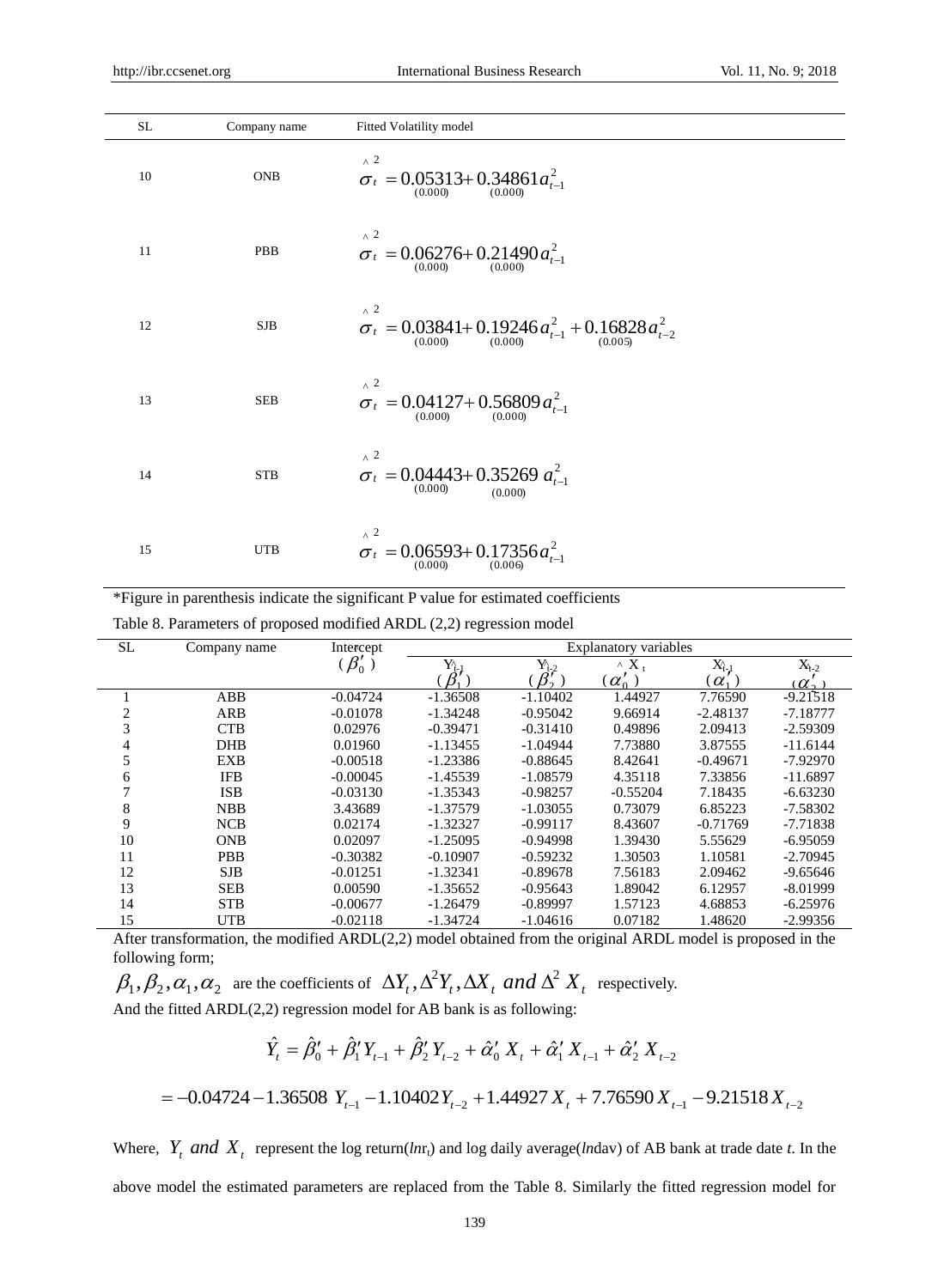others companies can be written from this table. From the estimated parameters it is seen that all the regression coefficients of  $Y_{t-1}$ ,  $Y_{t-2}$  *and*  $X_{t-2}$  have the negative effects on  $Y_t$  and the other coefficients have both

positive and negative effect. Moreover, the log daily average  $X_t$  has more positive effect on  $Y_t$  for AL

ARAFAH bank, EXIM bank, NCC bank, SHAHJALAL bank.

Now the 1- step ahead forecasted model for the log return of AB bank will be;

$$
\hat{Y}_{t+1} = \hat{\beta}'_0 + \hat{\beta}'_1 Y_t + \hat{\beta}'_2 Y_{t-1} + \hat{\alpha}'_0 X_{t+1} + \hat{\alpha}'_1 X_t + \hat{\alpha}'_2 X_{t-1}
$$

*or*, 
$$
\hat{Y}_t(1) = -0.04724 - 1.36508 Y_t - 1.10402 Y_{t-1} + 1.44927 X_{t+1} + 7.76590 X_t - 9.21518 X_{t-1}
$$

And the 1- step ahead forecasted volatility model for AB bank will be;

$$
\hat{\sigma}_{t+1}^2 = 0.03729 + 0.20143 a_t^2
$$

Where,  $X_{t+1}$  is the log daily average of an asset at trade date (t+1), which is not available. So, this value can be replaced by the average of previous traded 30 days log daily averages.

Suppose, to predict the daily log return of AB bank for 28th December, 2015 where the data are available up to 27th December, 2015 the forecasted model will be;

$$
\hat{Y}_{28th\text{ dec},15} = -0.04724 - 1.36508 \quad Y_{27th\text{ dec},15} - 1.10402 \quad Y_{26\text{ th dec},15} + 1.44927 \quad X_{28th\text{ dec},15} + 7.76590 \quad X_{27th\text{ dec},15} - 9.21518 \quad X_{26\text{ th dec},15} + 1.44927 \quad X_{28th\text{ dec},15} + 7.76590 \quad X_{27th\text{ dec},15} - 9.21518 \quad X_{26\text{ th dec},15} + 1.44927 \quad X_{28th\text{ dec},15} + 7.76590 \quad X_{27th\text{ dec},15} - 9.21518 \quad X_{26\text{ th dec},15} + 1.44927 \quad X_{28th\text{ dec},15} + 7.76590 \quad X_{29th\text{ dec},15} + 7.76590 \quad X_{20th\text{ dec},15} + 7.76590 \quad X_{21th\text{ dec},15} + 7.76590 \quad X_{22th\text{ dec},15} + 7.76590 \quad X_{23th\text{ dec},15} + 7.76590 \quad X_{24th\text{ dec},15} + 7.76590 \quad X_{25th\text{ dec},15} + 7.76590 \quad X_{26th\text{ dec},15} + 7.76590 \quad X_{27th\text{ dec},15} + 7.76590 \quad X_{28th\text{ dec},15} + 7.76590 \quad X_{29th\text{ dec},15} + 7.76590 \quad X_{20th\text{ dec},15} + 7.76590 \quad X_{21th\text{ dec},15} + 7.76590 \quad X_{22th\text{ dec},15} + 7.76590 \quad X_{23th\text{ dec},15} + 7.76590 \quad X_{24th\text{ dec},15} + 7.76590 \quad X_{25th\text{ dec},15} + 7.76590 \quad X_{26th\text{ dec},15} + 7.76590 \quad X_{27
$$

 $9.21518 \times 3.04 = 0.41591$ 

And the predicted gross return is 1.13055

With 1-step ahead volatility

$$
\sigma^{2}
$$
  
\n
$$
\sigma_{28th\ dec,\ 15} = 0.03729 + 0.20143 a_{27th\ dec,\ 15}^{2}
$$
  
\n
$$
\sigma_{(0.000)}^{2}
$$

Similarly, the forecasting for others banks can be done.

## **5. Conclusion**

In this study, the daily returns based on the daily total turnover values of 15 renowned banks listed in Chittagong Stock Exchange, Bangladesh have been analyzed. Secondary data are collected for the period 1st January 2009 to 27th December 2015 from the CSE. The summary of the out puts are following as:

- i. Monthly average return per day for all banks lies between 1.13 and 2.69. The yearly average gross return per is highest for Dhaka Bank and lowest is for AB Bank.
- ii. From histogram it is obvious that the daily log returns for all banks are almost normally distributed.
- iii. Monthly average gross return per day for all banks are not seems to be stationary but In both graphical method and statistical method, the daily log returns of all selected companies are stationary in nature.
- iv. Variance Inflating Factor is an important tool to check the multicollinearity. The average VIF for all companies are less than 10, indicate the not severity of multicollinearity and can use these explanatory variables  $\Delta Y_t$ ,  $\Delta^2 Y_t$ ,  $\Delta X_t$  and  $\Delta^2 X_t$  in the model.
- v. Generally in time series data, after fitting a mean regression model ARCH effect is tested for building a volatility model. Lagrange multiplier (LM) test is the common method to test the ARCH effect. Significant LM test statistic indicates the situation of having ARCH effect. So, it can be concluded that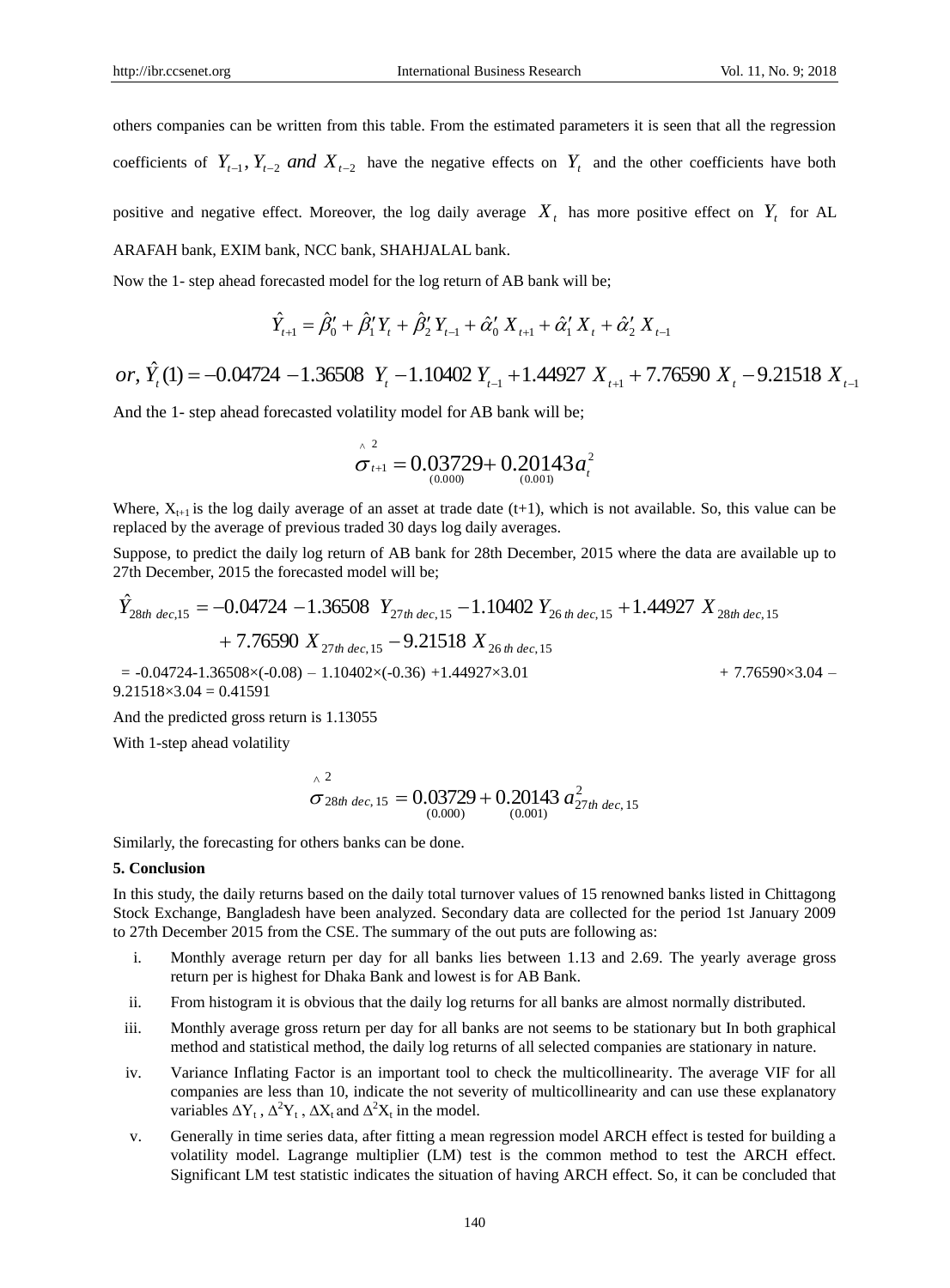the data getting from all the banks have the conditional heteroscadisticity in the behavior of their residuals. The measures of volatility, Parkinson's extreme value estimator based on intra-day high and low price of an asset is more efficient, Parkinson's extreme value estimator also conferred the conditional heteroscadisticity in the behavior of their residuals.

- vi. The dynamic regression models with volatility regression of ARCH effect for all banks are run and the parameters for corresponding banks are estimated. It is observed that 1st difference of both log return and log daily average have the significant positive effect on log daily return but the 2nd difference have the significant opposite effect on the daily log return.
- vii. The fitted model cannot be used in forecasting due to its complex form having the difference terms of both dependent variable and independent variable as a explanatory variable. So, the proposed fitted modified ARDL model and volatility model will be described for forecasting which removes the complexity of the previous fitted model.
- viii. And the fitted proposed ARDL(2,2) regression model for AB bank is as following:

$$
\hat{Y}_t = \hat{\beta}_0' + \hat{\beta}_1' Y_{t-1} + \hat{\beta}_2' Y_{t-2} + \hat{\alpha}_0' X_t + \hat{\alpha}_1' X_{t-1} + \hat{\alpha}_2' X_{t-2}
$$
  
= -0.04724 - 1.36508 Y<sub>t-1</sub> - 1.10402Y<sub>t-2</sub> + 1.44927 X<sub>t</sub> + 7.76590 X<sub>t-1</sub> - 9.21518 X<sub>t-2</sub>

Where,  $Y_t$  and  $X_t$  represent the log return(*ln*r<sub>t</sub>) and log daily average(*ln*dav) of AB bank at trade date *t*. Similarly the fitted regression model for all others banks can be written.

ix. Now the 1- step ahead forecasted model for the log return of AB bank will be;

$$
\hat{Y}_{t+1} = \hat{\beta}'_0 + \hat{\beta}'_1 Y_t + \hat{\beta}'_2 Y_{t-1} + \hat{\alpha}'_0 X_{t+1} + \hat{\alpha}'_1 X_t + \hat{\alpha}'_2 X_{t-1}
$$
\n*or,*  $\hat{Y}_t(1) = -0.04724 - 1.36508 Y_t - 1.10402 Y_{t-1} + 1.44927 X_{t+1} + 7.76590 X_t - 9.21518 X_{t-1}$ 

And the 1- step ahead forecasted volatility model for AB bank will be;

$$
\hat{\sigma}_{t+1}^2 = 0.03729 + 0.20143 a_t^2
$$

Where,  $X_{t+1}$  is the log daily average of an asset at trade date (t+1), which is not available. So, this value can be replaced by the average of previous traded 30 days log daily averages.

Suppose, to predict the daily log return of AB bank for 28th December, 2015 where the data are available up to 27th December, 2015 the forecasted model will be;

$$
\hat{Y}_{28th\ dec,15} = -0.04724 - 1.36508 Y_{27th\ dec,15} - 1.10402 Y_{26\ th\ dec,15} + 1.44927 X_{28th\ dec,15} \n+ 7.76590 X_{27th\ dec,15} - 9.21518 X_{26\ th\ dec,15}
$$

$$
= -0.04724 - 1.36508 \times (-0.08) - 1.10402 \times (-0.36) + 1.44927 \times 3.01
$$
  
7.76590 \times 3.04 - 9.21518 \times 3.04

 $= 0.41591$ 

And the predicted gross return is 1.13055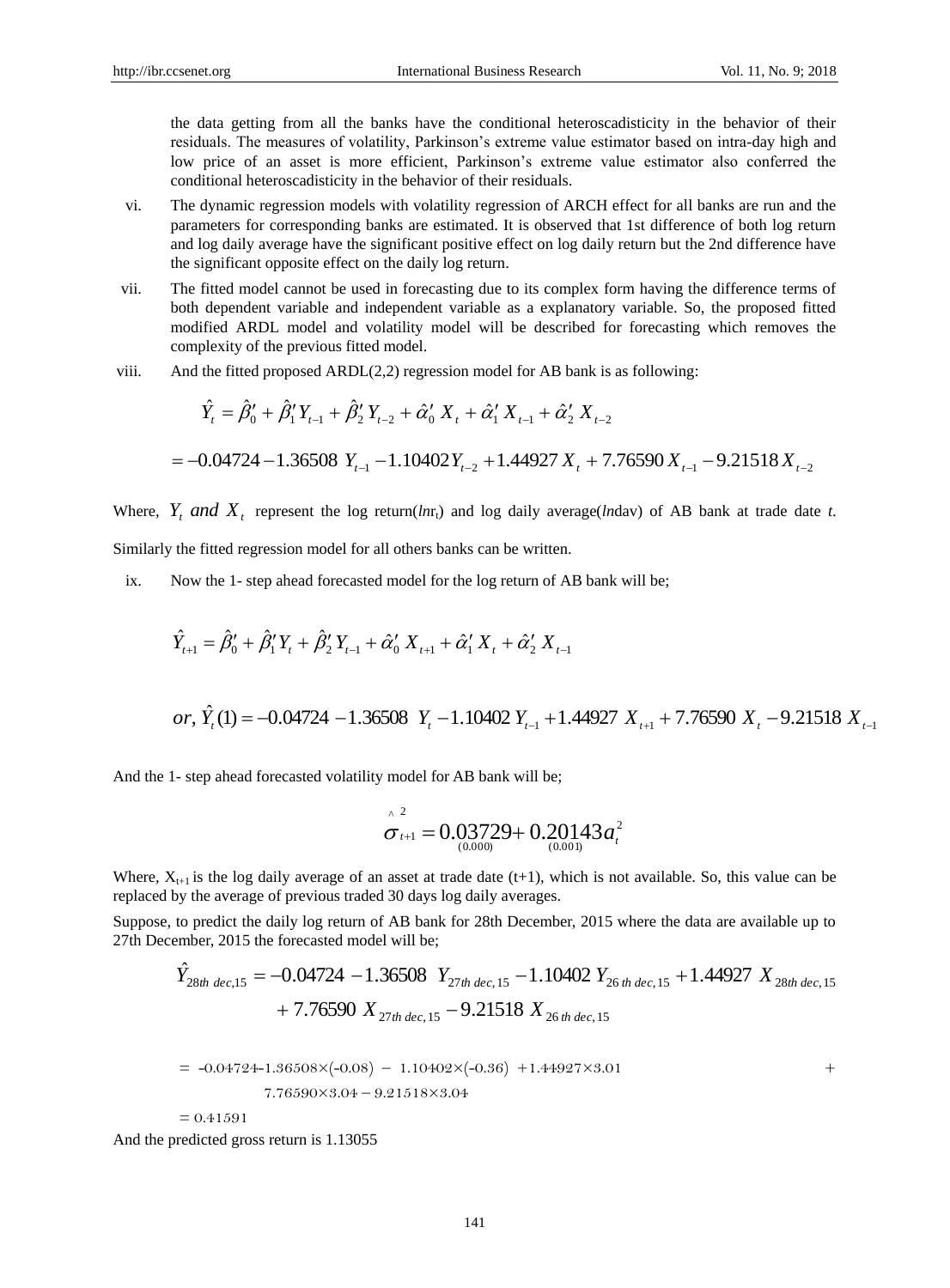With 1-step ahead volatility

$$
\sigma^{2}
$$
  
\n
$$
\sigma_{28th\ dec,\ 15} = 0.03729 + 0.20143 a_{27th\ dec,\ 15}^{2}
$$
  
\n(0.000) (0.001)

Similarly, the forecasting for others bank can be done.

#### **References**

- Ainul, I., & Khaled, M. (2005). Tests of weak-form efficiency of the Dhaka stock exchange. *Journal of Business Finance & Accounting, 32*(7-8), 1613-1622. https://doi.org/10.1111/j.0306-686X.2005.00642.x
- Ajab Al, F. (2012). A study on the behavior of volatility in Saudi Arabia stock market using symmetric and asymmetric GARCH Models. *Journal of Mathematics and Statistics, 8*(1), 98-106. https://doi.org/10.3844/jmssp.2012.98.106
- Bae, J. C. (2007). Why are stock returns and volatility negatively correlated? *Journal of Applied Finance, 14*(1), 41-58. https://doi.org/10.1016/j.jempfin.2006.04.005
- Baillie, R. T., & R. P. DeGennaro (1990). Stock Returns and Volatility. *Journal of Financial and Quantitative Analysis, 25,* 203-215. https://doi.org/10.2307/2330824
- Beer, Fransisca M., Yu-Tsui, L., & Chi-Shun, C. (2006). Stock Returns and Volatility: Evidence from the Chinese Markets. *Journal of Emerging Markets, 11*(3), 40-49.
- Bucevska, V. (2012). An empirical evaluation of GARCH Models in value-at-risk estimation: evidence from the Macedonian stock exchange. *[Business Systems Research Journal,](http://cejsh.icm.edu.pl/cejsh/element/bwmeta1.element.issn-1847-9375) 4*(1), 49-64.
- Campbell, J. Y., Lo, A. W., & MacKinlay, A. C. (1997). The Econometrics of Financial Markets. Princeton University Press, Princeton, NJ.
- Chowdhury, S. S. H., Sadique, M. S., & Rahman, M. A. (2001). Capital market seasonality: The case of Dhaka stock exchange (DSE) returns. *South Asian Journal of Management, 8,* 1-8.
- Dickey, D. A., & Fuller, W. A. (1979). Distribution of the estimates for autoregressive time series with a unit root. *Journal of the American Statistical Association, 74,* 427-431.
- Dima, A., Haim, S., & Rami, Y. (2008). Estimating stock market volatility using asymmetric GARCH models. *Applied Financial Economics, 18,* 1201-1208. https://doi.org/10.1080/09603100701604225
- Elsheikh, A. A. (2011). Modeling stock market volatility using GARCH models evidence from Sudan. *International Journal of Business and Social Science, 2*(23), 114-128.
- Engle, R. F., David, M. L., & Russell, P. R. (1987). Estimating time varying risk premia in the term structure: The ARCH-M model. *Econometrica, 55,* 391-407. https://doi.org/10.2307/1913242
- French, K. R., G. W. Schwert, & R. E. Stambaugh (1987). Expected Stock Returns and Volatility. *Journal of Financial Economics, 19,* 3-29. https://doi.org/10.1016/0304-405X(87)90026-2
- Guo, Z. Y. (2017). GARCH Models with Fat-tailed Distributions and the Hong Kong Stock Market Returns. *International Journal of Business and Management, 12*(9), 28-37. https://doi.org/10.5539/ijbm.v12n9p28
- Hassan, M. K., & Chowdhury, S. S. H. (2008). Efficiency of Bangladesh stock market: Evidence from monthly index and individual firm data. *Applied Financial Economics, 18*(9), 749-758. https://doi.org/10.1080/09603100701320178
- Islam, M. (2013). Modeling univariate volatility of modeling univariate volatility of evidence from 4-Asian markets. *International Research Journal of Finance and Economics, 163,* 110-117.
- Kader, A. A., & Rahman, M. A. (2005). Testing the weak –form efficiency of an emerging market: Evidence from the Dhaka Stock Exchange of Bangladesh. *AIUB Journal, 4*(2).
- Masulis, R. W., & V. Ng (1995). Overnight and Daytime Stock-return Dynamics on the London Stock Exchange: The Impacts of 'big bang' and the 1987 Stock-market Crash. *Journal of Business & Economic Statistic, 13*(4), 365-378. https://doi.org/10.2307/1392383
- Md. Ariful, I., Md. Rayhan, I., & Mahmudul, H. S. (2014). Stock market volatility: Comparison between Dhaka stock exchange and Chittagong stock exchange. *International Journal of Economics, Finance and Management Sciences, 2*(1), 43-52. https://doi.org/10.11648/j.ijefm.20140201.16